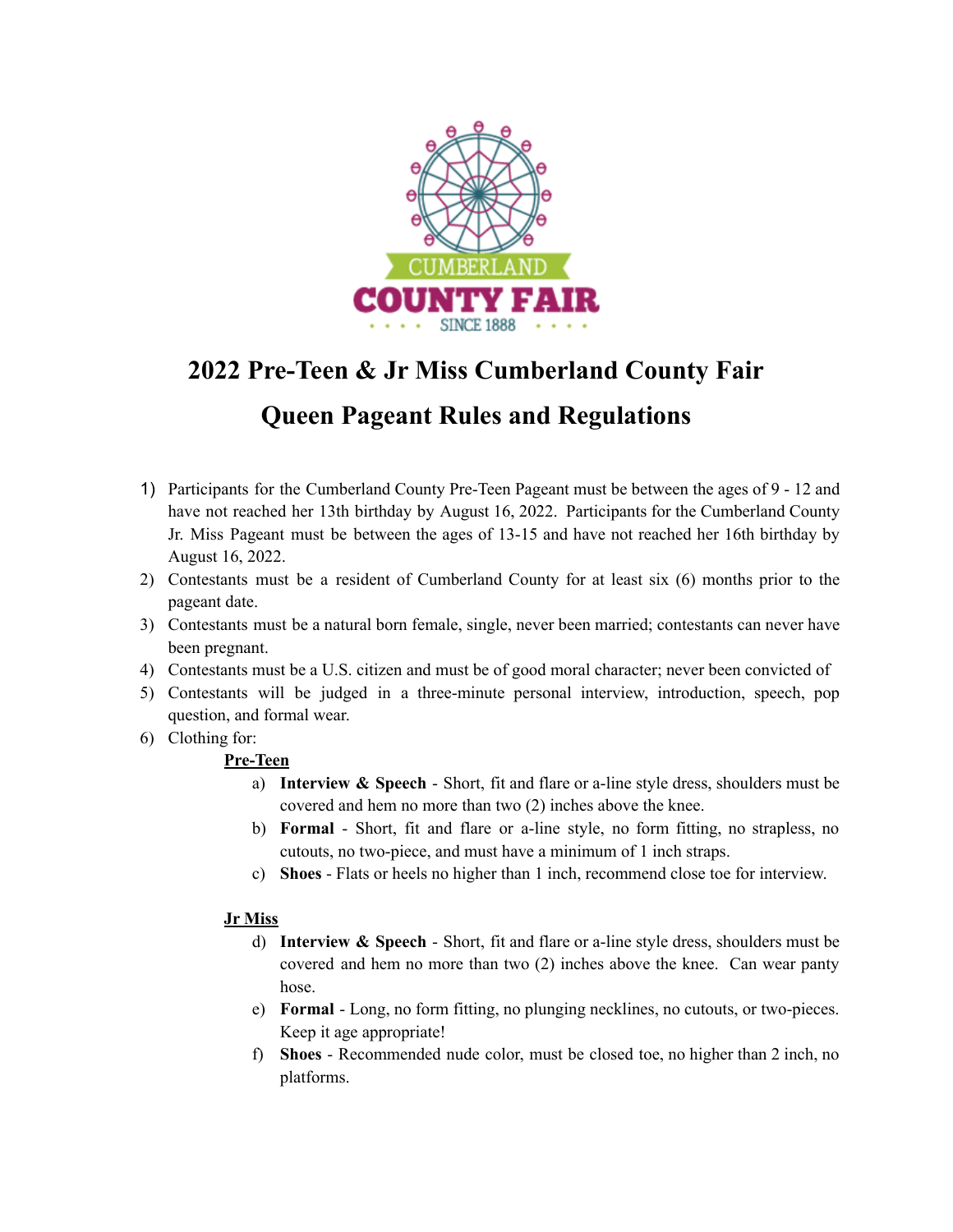### **ALL CLOTHING AND SHOES MUST BE CHECKED, TRIED ON PRIOR TO DRESS REHEARSALAND APPROVED BY THE PAGEANT DIRECTOR. NO EXCEPTIONS!**

- 7) The current Queen and/or contestants will not partake of illegal drugs, alcoholic beverages, and will not smoke at any time.
- 8) All contestants and current Queen will limit themselves to one hole/piercing on each ear lobe. All other piercings must be removed. Any and all tattoos must b e covered up at all times during all events.
- 9) Contestants must obtain a sponsor who will pay a \$50.00 entry fee (can be a business or family). All fees are non-refundable. If the contestant doesn't complete the pageant, it is her responsibility to repay the sponsor.
- 10) Contestants will be required to participate in pageant fundraising.
- 11) Practices are closed practices. All cell phones will be turned off. Anything lost, stolen, or damaged during practices or the pageant are not the responsibility of the Pageant Director or the Cumberland County Fair.
- 12) Only the Pageant Director and the pageant crew that have been appointed will be allowed in the dressing trailers and backstage pageant night. No parents, family, or friends will be allowed. Contestants should not have their cell phone backstage. All cell phones will be placed in a basket from arrival time to the end of the night of the pageant.
- 13) Contestants agree that the time, manner, and method of conducting and judging the contest shall be the sole discretion of the Pageant Director and that the decision of the judges is final.
- 14) Contestants and the current Queen will not defame the pageant, the Cumberland County Fair, the Pageant Director, Stage Crew members, and committee, or any pageant contestants, Doing so can result in disqualification or relinquishment of title.
- 15) Good sportsmanship and good manners are expected from all of the contestants as well as their parents. Demonstrations of poor sportsmanship or conduct will result in point deductions and/or disqualifications from the pageant.
- 16) The newly crowned queen will spend the week as the official hostess of the Cumberland County Fair. The Queen must be accompanied by an adult chaperone approved by the Pageant Director at all times while representing the Cumberland County Fair.
- 17) All personal appearances as Queen shall be approved in advance by the Pageant Director and the Cumberland County Fair Board as well as photo sessions and photos released.
- 18) The Queen agrees to participate in all events which may arise throughout the year.
- 19) While representing the Cumberland County Fair, the Queen shall refrain from texting or talking on the phone, unless excused by the Pageant Director at events.
- 20) The Queen will refrain from public displays of affection at any time she is representing the Cumberland County Fair at events.
- 21) All social media posts, comments, or shares should be respectful and tasteful. If a contestant or Queen is found to have inappropriate social media content, it may result in disqualification or relinquishment of her title.
- 22) If for any reason the Queen is unable to fulfill her duties and obligations as the reigning Queen, or if the Fair Board or Pageant Director deem her unacceptable, she must relinquish her title and all gifts and prizes awarded to her.